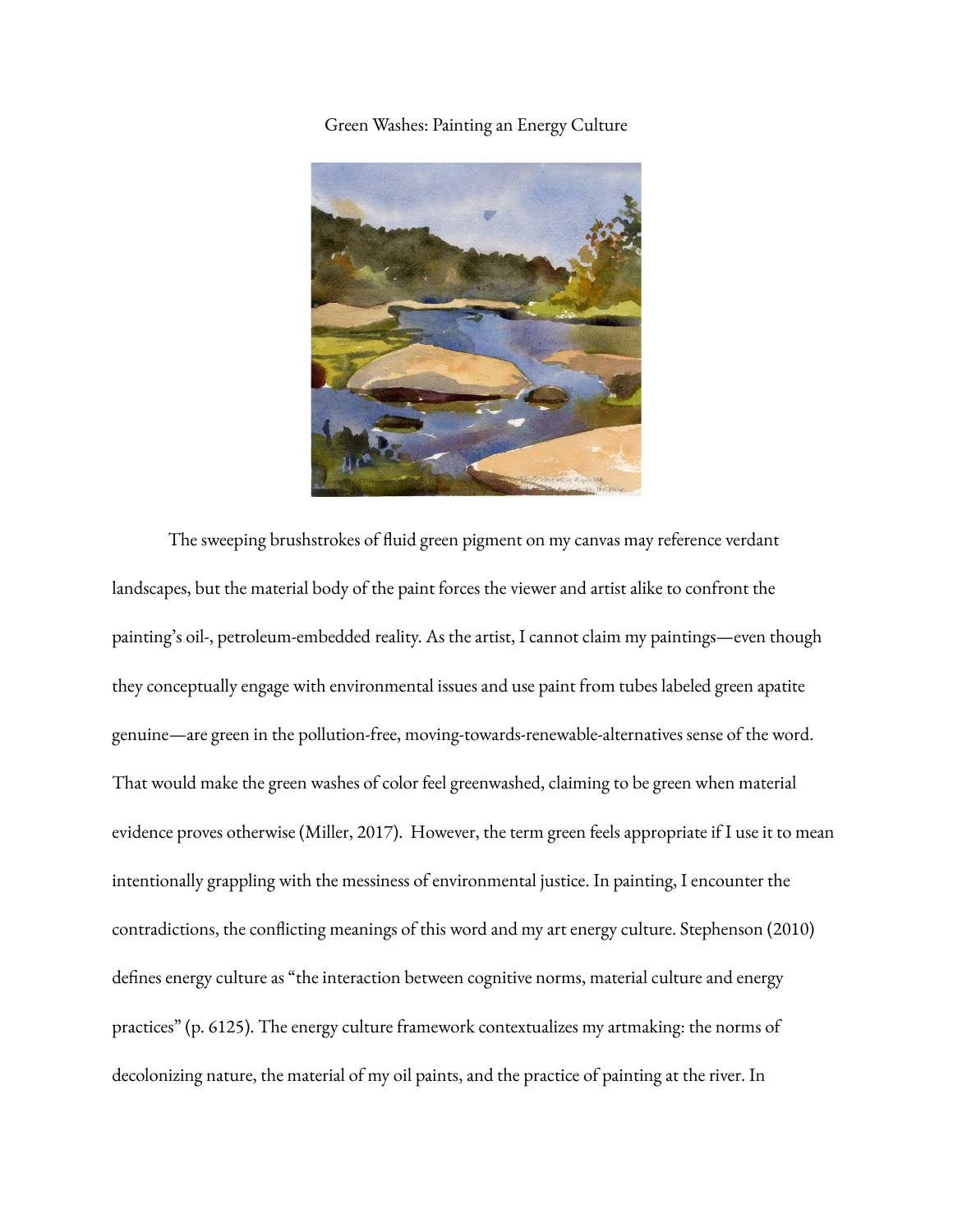conversation with one another, these three components prompt me towards a green citizenship, even as I acknowledge the hazardous waste painting inherently generates. The green washes on my canvas provoke understanding of energy violence and prompt me to research materials that reduce my environmental footprint.

One of the overarching themes and cognitive norms of my art energy culture is green citizenship. Miller (2017) defines green citizenship as an "ecological perspective across political, economic, and cultural life" (p. 181). The interdisciplinary nature of this definition emphasizes that collaborating researchers, organizers, and artists from different fields can share unique worldviews to build a just future. Many artists create interdisciplinary work that promotes green citizenship. Cindy Hooper, for example, poetically documents environmental and social struggles in the Westland's water district through videos (Westlands, 2011). Latoya Ruby Frazier's photography project "Flint is Family" illuminates the consequences of the community's water crisis (Frazier, 2016). Melissa Potter uses hand paper-making as a form of socially-engaged art at her paper cooperative Seeds InService ("Seeds InService," 2021). By grounding their work in community-based research and participatory practices, these artists tackle interdisciplinary environmental issues. They use the visual experience of art to prompt conversations about injustice. The cognitive norm of green citizenship shapes their artmaking practices and material decisions. I look to such artists as models for energy cultures that promote a resilient future.

With these models of green citizenship, I seek to create art that recognizes the inextricable link between environmental and social justice through decolonizing nature. A 2017 conference in New Mexico defines this framework as recognizing that exploitation of land under capitalism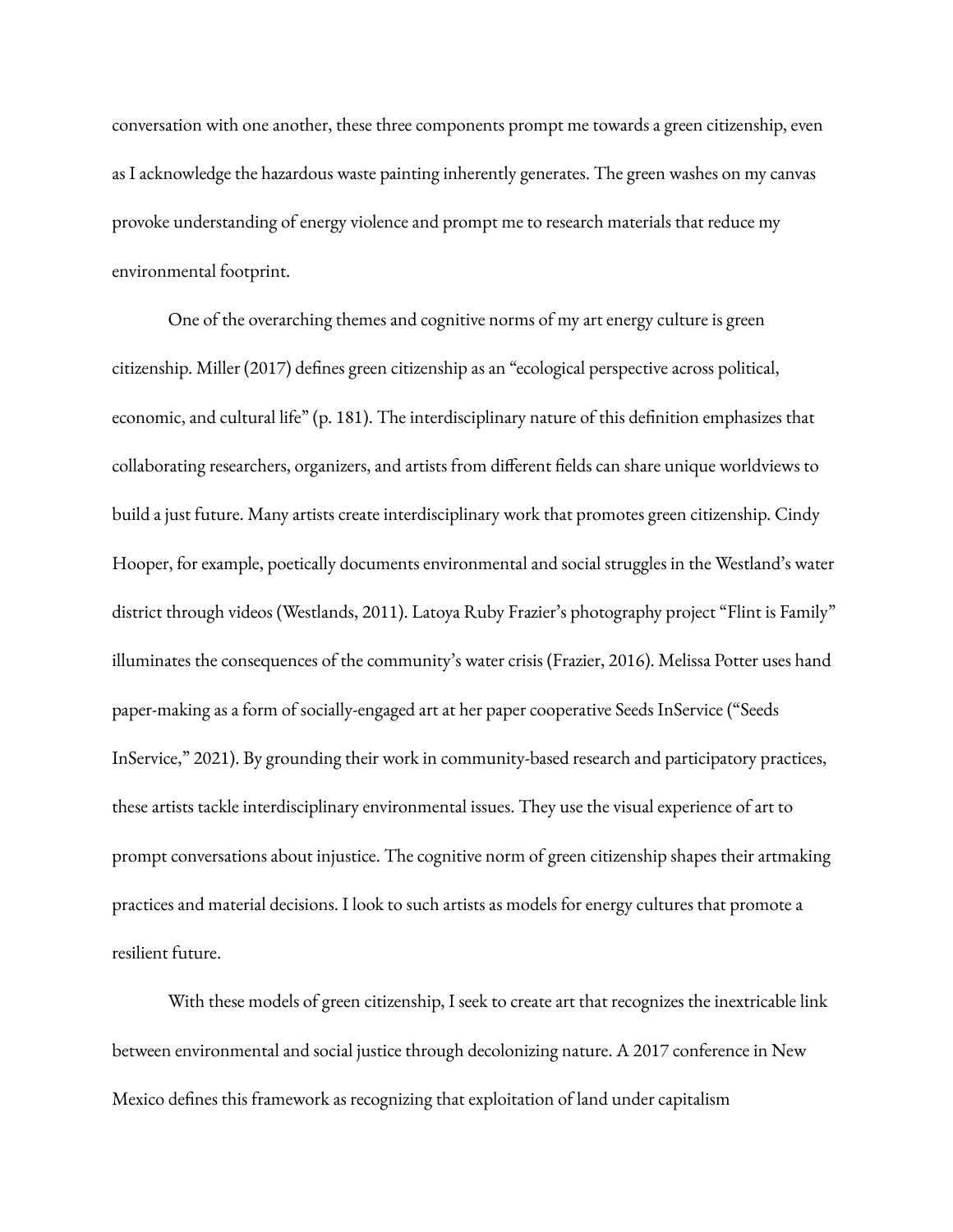disproportionately harms marginalized communities. Johnson (2017) notes the connection between violence inflicted on land and people is often difficult for the general public to see; energy companies place natural gas power plants, landfills, and coal mines in communities of color and low socio-economic status that are already experiencing high social vulnerabilities (Finley-Book, n.d.). The somber reality is that climate change will continue to disproportionately affect communities already experiencing high social vulnerability (Voskoboynik, 2019). Yet I feel hopeful when a review of *Decolonizing Nature* summarizes art historian and Center for Creative Ecologies Director T.J. Demos' belief that artists can help dismantle oppressive systems that harm both people and the land through "ecologically-oriented art practices, the global contexts from which they emerge, and their activist contributions to the sites they respond to" (McElroy, 2020). In my practice, I use art to visualize this connection in Richmond when I overlay various maps of redlining, urban heat islands, and school districts in layered compositions. I practice art-activism by collaborating with the Concerned Citizens of Charles City County to spread the word about detrimental effects of extreme energy in their community. The cognitive norms of decolonizing nature and green citizenship challenge me to recognize the various forms of climate and energy violence as part of my art energy culture.

One energy practice sustaining my commitment to green citizenship, especially as I hold stories of energy violence, is plein air painting. As described in my artist statement (see appendix), I use the earth-friendly mode of walking and biking to transport myself along the James River. At Pony Pasture, I observe nuanced shades of foliage and the many meanings of green Miller (2017) attributes to the color: *serenely* speckled algae clumps, *beneficial* leaf canopies of shade, the *radical* spread of invasive wintercreeper, *corrupted* tree branches, and *conservative* pathways (p. 178). The juxtaposition of these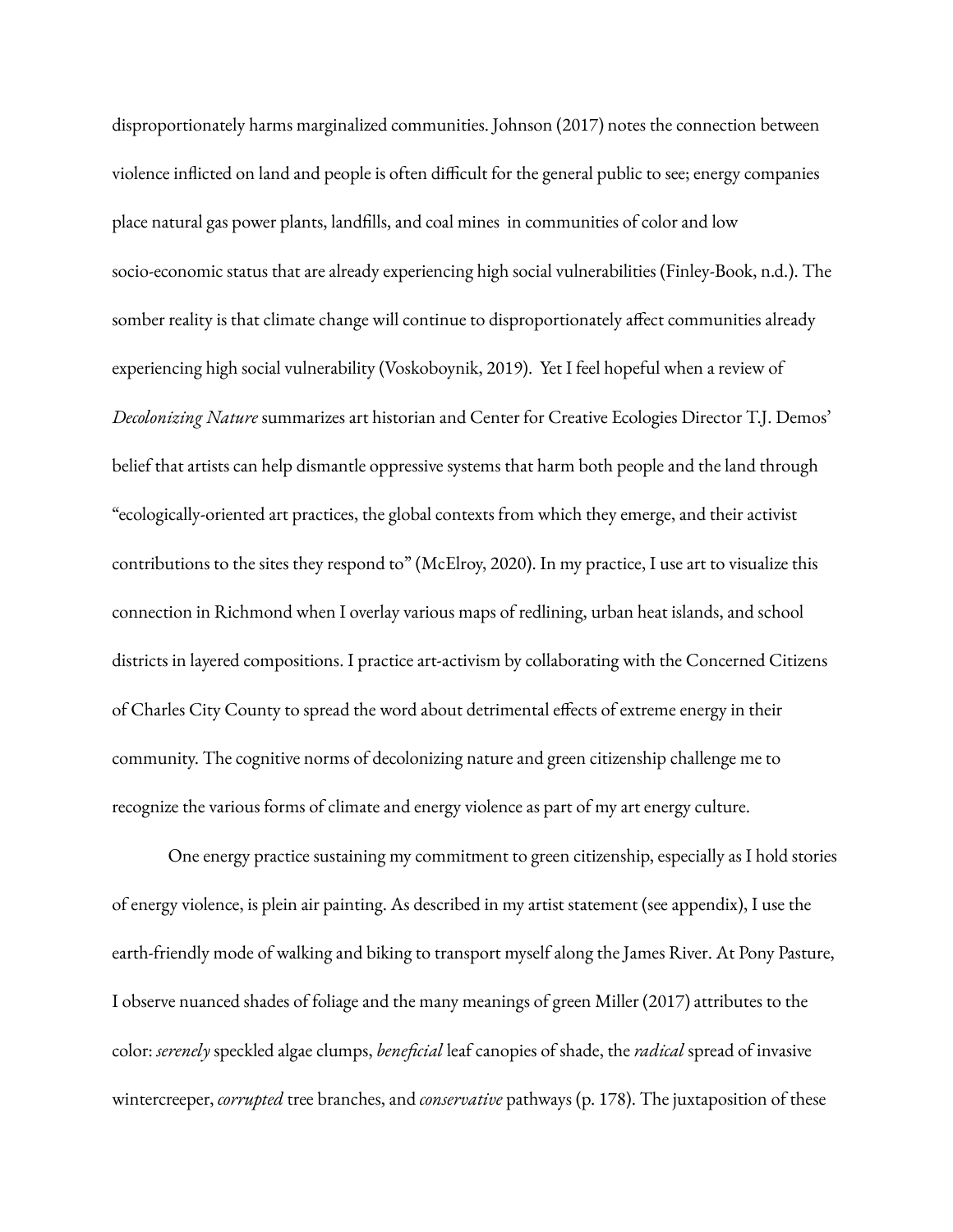different adjectives emphasizes the plethora of often contradictory connotations green conveys. On-site observation challenges me to learn from the land, which is one of the practices of decolonizing nature (Demos, 2017). Furthermore, these various connotations of green describe the way I interact with the landscape when painting. I feel *serene* surrounded by the trickling landscape; my health *benefits* from being physically at the river. While I think *radically* about concretely transforming and decolonizing my relationship with the river, I *disturb* the space with my footprints, I *corrupt* the place when a cup of dirty water accidentally spills. I am *conservative* in upkeeping the traditional techniques of plein air painters such as Paul Cezanne and John Singer Sargent. The river points out the contradictions of my green beliefs and actions. The practice of painting outside forces me to interrogate the effect my artmaking practices have on the land.

While green citizenship permeates energy practices such as biking to the river and making sure to keep paint from going down the drain, calling my entire artmaking culture green can feel dishonest--like greenwashing. I talk about right relationships with the environment but the energy practice and material culture of my studio generate hazardous oil painting waste that undermines green citizenship. I initially abstained from this toxic, expensive material culture. But once exposed during a painting class last semester, I found myself as an artist. Regrettably, with oil's rich opacity I could think through painting in ways I had never experienced before. Johnson (2017) uses the phrase "soaked in oil, I am now fully and finally in my body" to describe his experience in a yoga studio (p. 127). Similarly, oil embodies me in the painting studio. No matter how long and hard I scrub, grimy green oil residue remains between my fingernails and the parched skin of my cracked hands. The inky streaks across my clothes advertise an allegiance to oil. Days end in a ritual anointing of hands with oil as I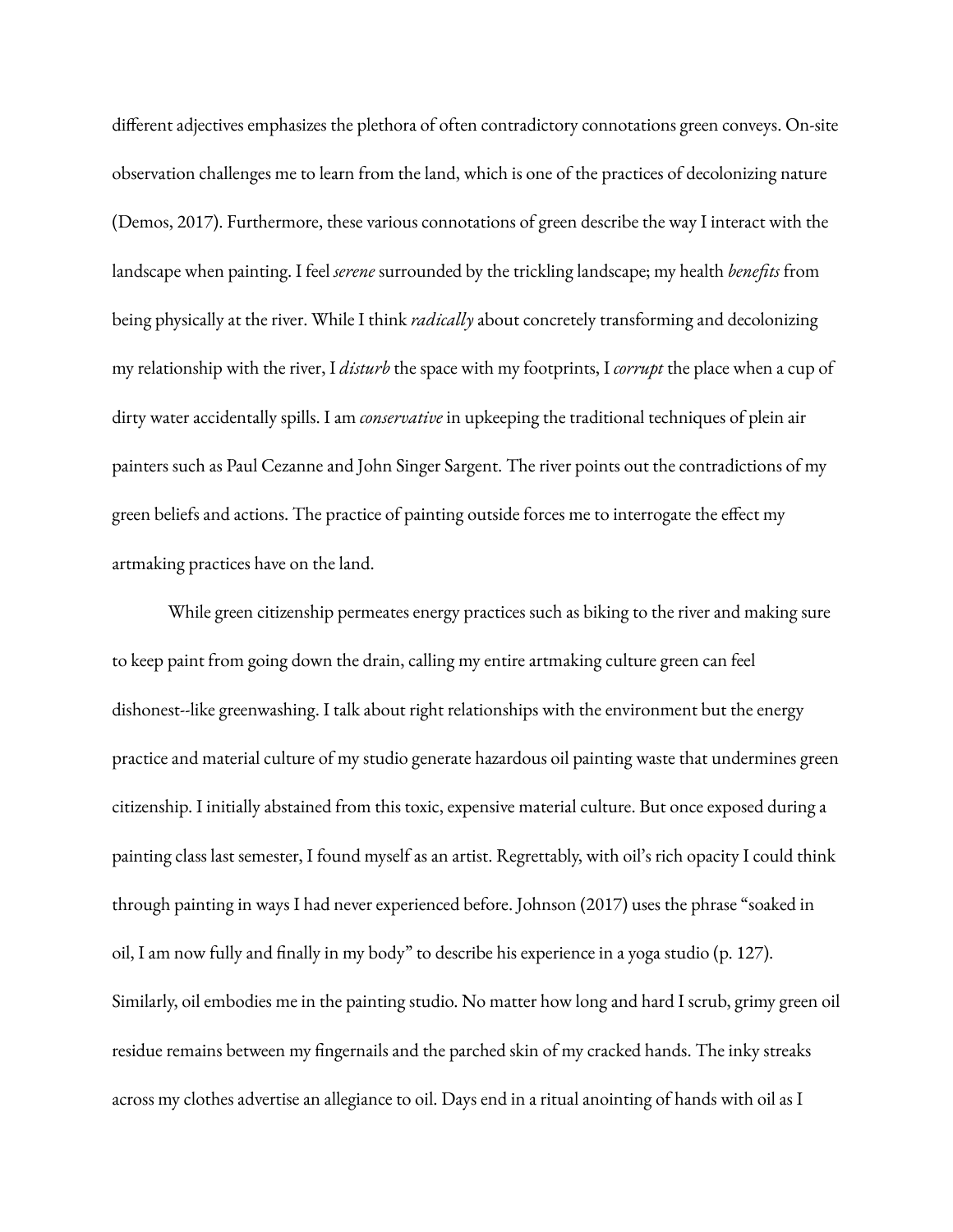squeeze paint out of the bristles. Yet painting encourages me to confront inconsistencies in my energy culture, where the cognitive norms and material culture do not align and I fall short of green citizenship.

The especially problematic material evidence that makes my energy culture feel simultaneously green (complex, environmentally-engaged) and greenwashed (projecting an image of greenness while generating jars and jars of combustible, hazardous waste) is the solvent. This petroleum-based substance I use to clean my brushes bears an uncomfortable resemblance to the relationship between BP and the British Science Museum because of its underplayed hazardous properties. Miller (2017) describes how this partnership "positions BP as a benign intermediary between present and future, science and childhood, and truth and innovation, rather than one of the worst polluters in human history" (p. 179). Gamblin Gamsol is my intermediary, the solvent brand mediating my relationship with the canvas surface, the paint, the contemplating of rivers. Like BP, Gamsol celebrates its role in creating cultural artifacts; poetic compositions distract from the material's violent role in perpetuating climate change. Just as Dominion Energy has entangled itself in Richmond's art scene, I have allowed my energy culture to be entangled by a problematic material culture ("Dominion," 2020). Gamsol is less harmful than traditional mediums like turpentine, but this odorless mineral spirit is still corrosive waste. Yes, solvent allows me to connect with the river, grapple with my energy culture through the experience of painting, but I must acknowledge when petroleum distillate mediates my every mark, determines the opacity, shape, and direction of my every thought, it shapes my energy culture and challenges the authenticity of the green citizenship I grapple with when painting.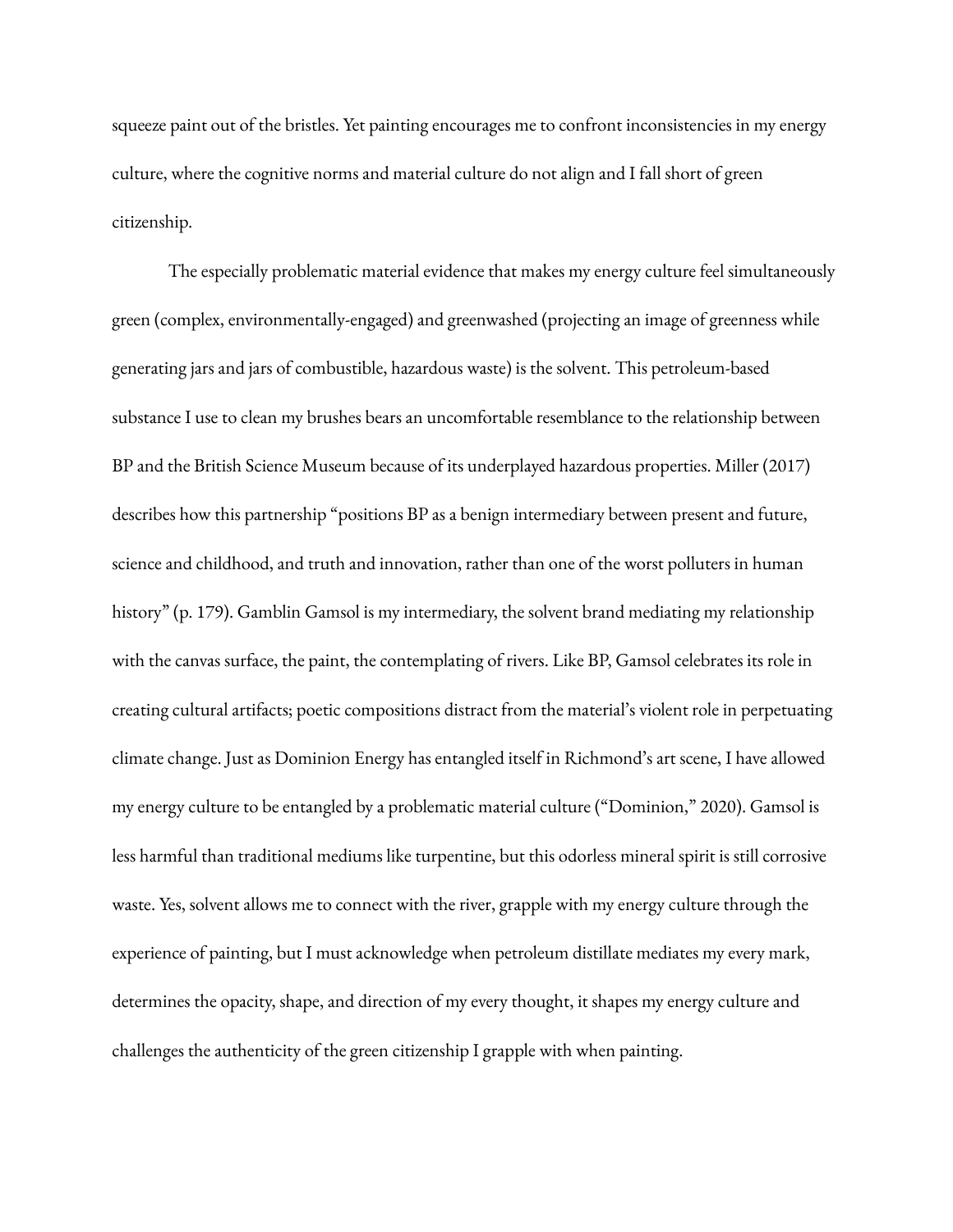Rather than lamenting the contradictions of being a green citizen-artist-painter, I will instead devote my energy to improving my practices and material decisions so they do reflect my values. Fortunately, Stevenson's (2017) energy culture model promotes self-efficacy. With green citizenship and decolonizing nature as key cognitive norms of my artmaking, I feel the urgency of continuously reimagining my decisions as an artist: actively explore techniques and processes that reduce the amount of waste I produce so that my individual choices mirror the larger, collective work of creating a more resilient society. This semester, I am experimenting with mokuhanga, or Japanese woodblock printing, and watercolor monotypes. These water-based techniques use pigments in smaller amounts because the focus is on the flow of the water. At the river, I paint with watercolor. These watercolor studies have a consistent energy culture because they are about and made with water. There may still be times when I need to use oil paint to communicate particular ideas, but I can continuously be discerning that these artistic decisions align with the other aspects of my energy culture, specifically the commitment to green citizenship.

In applying the energy culture framework to my artmaking, I addressed the conversations between materials, ways of working and techniques, and concepts. When these components of my art energy culture are in conversation with one another, they challenge me to examine how everything I do, whether in the studio, collaborating with Charles City County, or at the James River shapes the energy culture of my life as an artist. However, though Stephenson (2017) notes that the framework can be applied on a wide range of scales from household to nation, applying the energy culture to the singular unit of myself had some shortcomings. Grappling with the consequences of oil paint sometimes distracted me from focusing on the larger questions of how not just me, but *we* can use art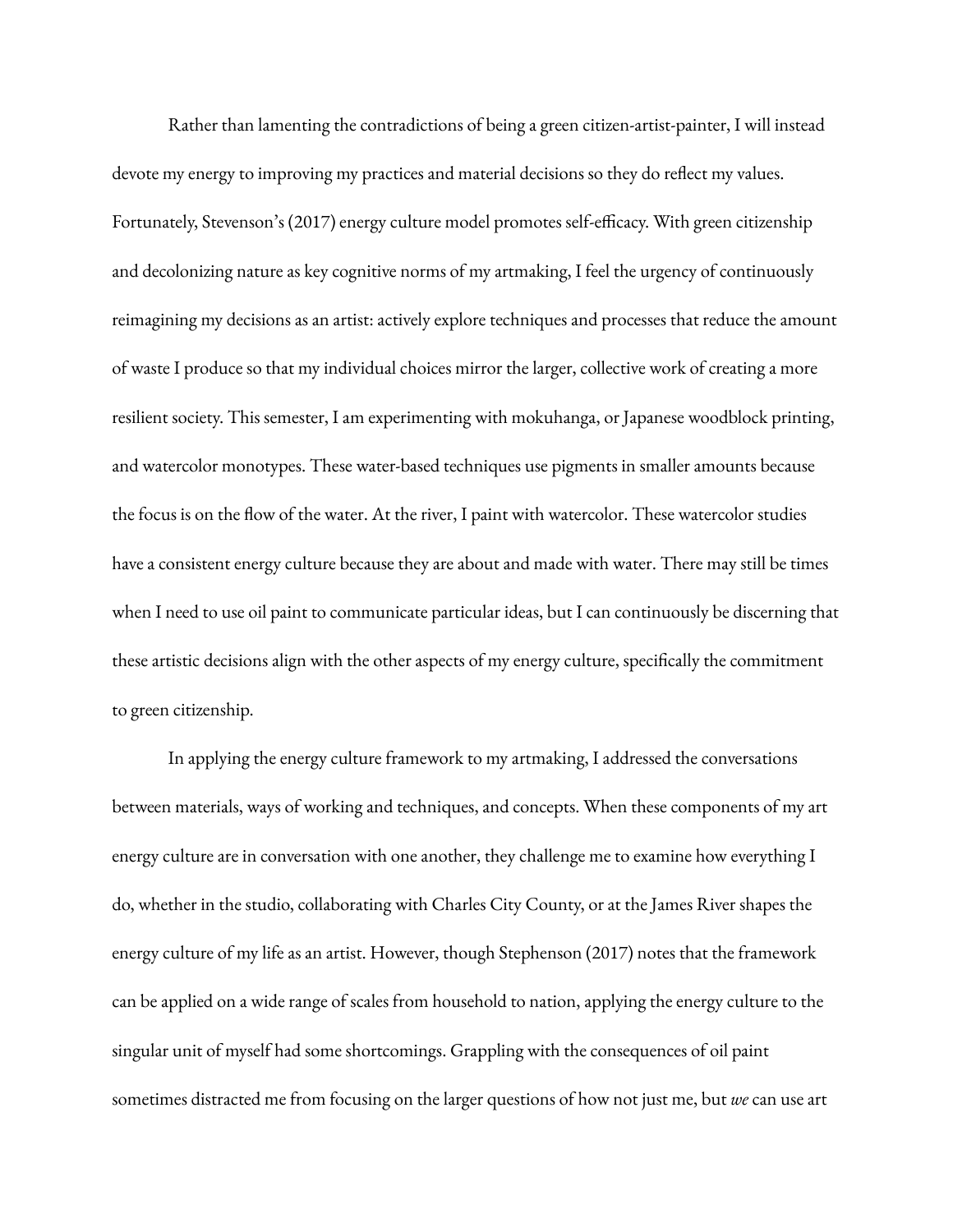to collectively mobilize against energy violence that directly affects the most vulnerable in our communities. At times, the individual material culture of my practice may be a less consequential side effect of the work's potential to mobilize a shared, transformative vision towards environmental justice. The framework's inclusion of external influences reminds me that I do not create work in a vacuum; rather, my situation shapes my energy decisions and my energy decisions shape the world around me. This push-and-pull between external influences and personal actions reinforces my aspiration to be a green citizen-artist, continuously developing an ecological, interdisciplinary perspective that promotes a just society. Leaning into the messiness of this work can have reverberating effects that illuminates climate violence in our communities, calls for a more responsible relationship with nature, and shapes an energy culture of green citizenship. With the energy culture framework informing my art practice, I can continuously work to make the green washes on my canvas genuinely green.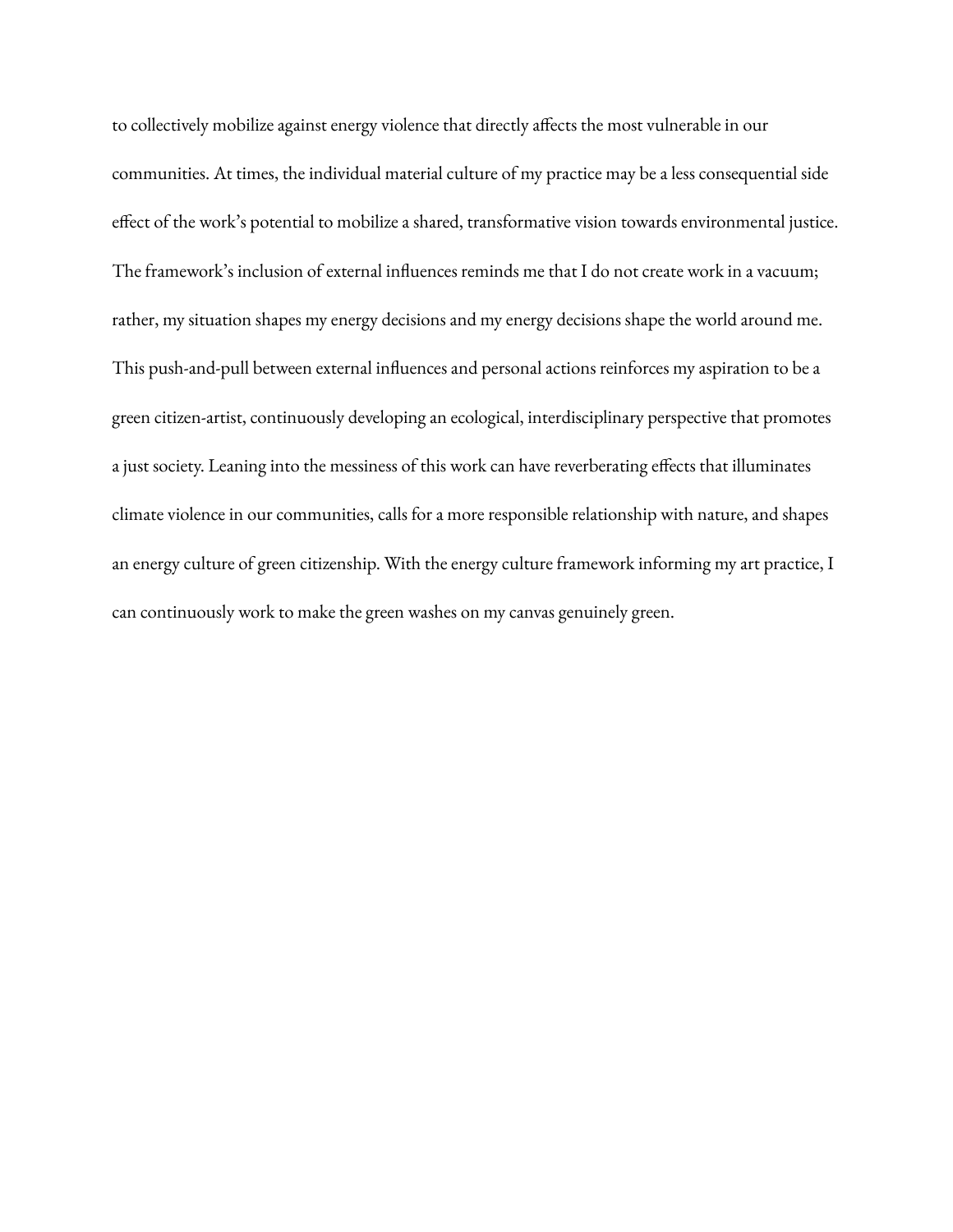## Works Cited

*Decolonizing nature* (2017). Retrieved February 21, 2021, from <https://decolonizingnature.unm.edu/>

Demos, T. J. (2016). *Decolonizing nature: Contemporary art and the politics of ecology*.

Dorow, S. (2017). Community. In Szeman, I., Wenzel, J., & Yaeger, P. (Eds). *Fueling Culture: 101 Words for Energy and Environment*. New York: Fordham University Press.

Finley-Brook and Metts (forthcoming). Dedication, Introduction, Ch 1.

- *Flint is family* (2016). LaToya Ruby Frazier. Retrieved February 19, 2021, from http://www.latoyarubyfrazier.com/work/flint-is-family/
- Johnson, B. (2017). Embodiment. In Szeman, I., Wenzel, J., & Yaeger, P. (Eds). *Fueling Culture: 101 Words for Energy and Environment*. New York: Fordham University Press.
- McElroy, N. H. (2019, July 10). *T. J. Demos's decolonizing nature: Contemporary art and the politics of ecology.* Retrieved from

https://bombmagazine.org/articles/t-j-demoss-decolonizing-nature-contemporary-art-and-the-poli tics-of-ecology/.

- Miller, T. (2017). Green. In Szeman, I., Wenzel, J., & Yaeger, P. (Eds). *Fueling Culture: 101 Words for Energy and Environment*. New York: Fordham University Press.
- Nixon, R. (2017). Anthropocene 2. In Szeman, I., Wenzel, J., & Yaeger, P. (Eds). *Fueling Culture: 101 Words for Energy and Environment*. New York: Fordham University Press.

Seeds inservice. (2021). Seeds InService. Retrieved February 19, 2021, from

<http://www.seedsinservice.com>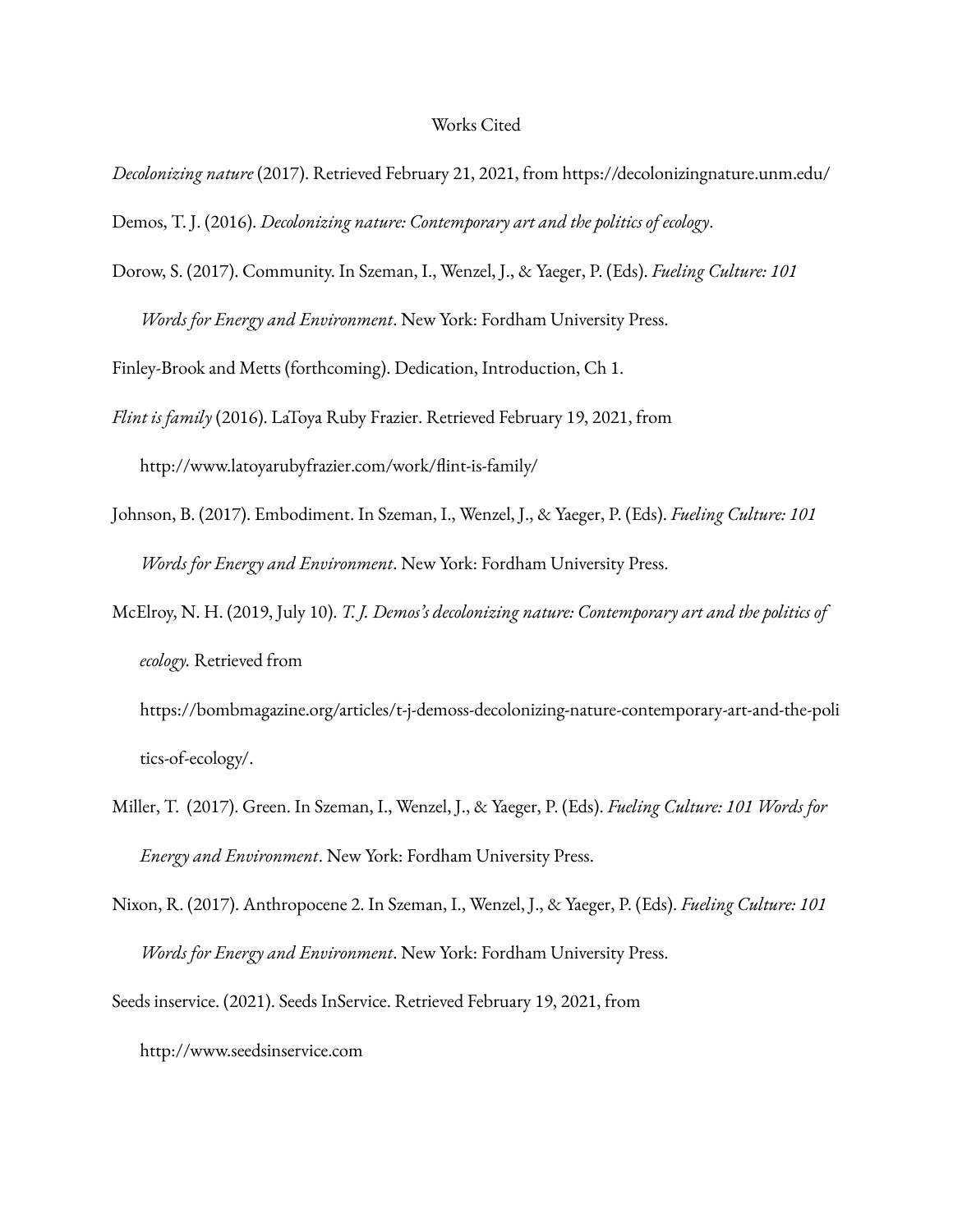Stephenson, J., Barton, B., Carrington, G., Gnoth, D., Lawson, R., & Thorsnes, P. (2010). Energy cultures: A framework for understanding energy behaviours. *Energy policy*, *38*(10), 6120-6129.

Westlands—Cynthia Hooper—Videos. (2016). Retrieved February 19, 2021, from

http://cynthiahooper.com/video12.htmI

Voskoboynik, D. (2019, February 19). A guide to climate [violence](https://worldat1c.org/a-guide-to-climate-violence-4cfbc5a7648f). Medium.

## Appendix

Artist Statement

Current Realities: Life with the James River Watershed

*'Aha Makav* is the true name of our people, given to us by our Creator who loosed the river from the earth and built it, into our living bodies.

Translated into English, *'Aha Makav* means *the river runs through the middle of our body, the same way it runs through the middle of our land.*

--Natalie Diaz, "The First Water is the Body" (2020) from Post-Colonial Love Poem

When I walk alongside the river, I notice decaying piles of invasive wintercreeper vines and amur honeysuckle, little spongy mushrooms peaking through scatterings of gravel pebbles, and speckled